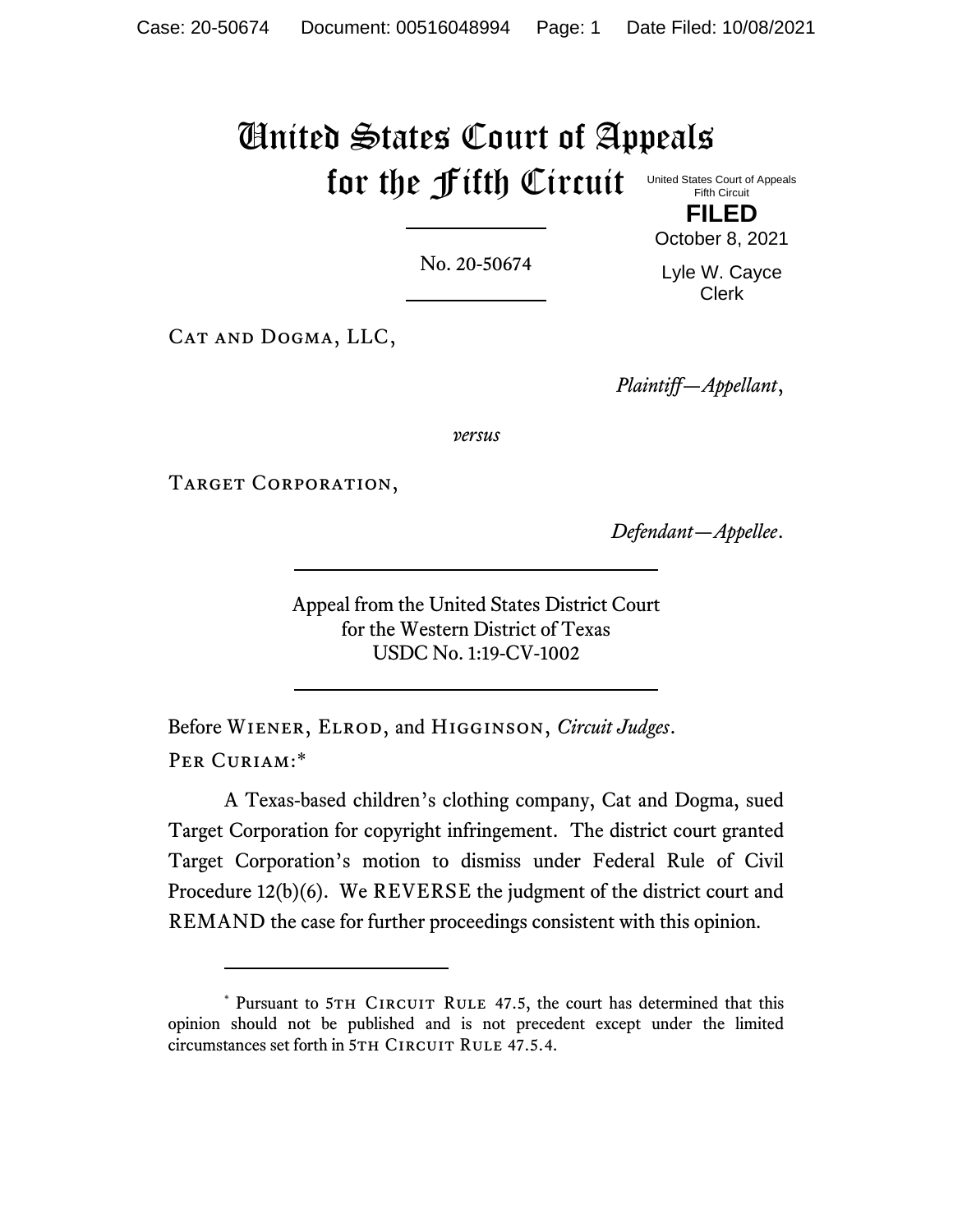I.

Cat and Dogma ("Dogma") is an Austin-based children's clothing company. In 2015, Dogma published a two-dimensional design of a children's pajama garment ("The Design"). The Design consists of the phrase "i love you" displayed in a cursive, italicized font and all lowercase typeface. The phrase is arranged in 25 rows of repeating text. The phrase repeats 3–5 times in each of The Design's 25 horizontal rows. Dogma registered The Design with the United States Copyright Office and was granted Copyright Registration Number VA 2-172-249, with the effective date of September 19, 2019.

In 2017, Target Corporation ("Target") began selling a line of children's garments, sheets, and blankets that also incorporated the phrase "i love you," written in a cursive, italicized font and all-lowercase typeface. Target's garments also display the phrase in rows of repeating text.

In October 2019, Dogma filed a lawsuit against Target for copyright infringement, alleging that Target infringed its copyright in The Design by reproducing, distributing, and publicly displaying The Design without Dogma's authorization. In response, Target filed a motion to dismiss under Federal Rule of Civil Procedure 12(b)(6). Target argued that Dogma's Design was not copyrightable and alleged a lack of substantial similarity between The Design and Target's products. The district court granted Target's motion to dismiss. Dogma timely appealed.

# II.

"We review motions to dismiss *de novo*." *Franklin v. Regions Bank*, 976 F.3d 443, 447 (5th Cir. 2020). We may not look beyond the pleadings when considering a 12(b)(6) motion to dismiss. *Cinel v. Connick*, 15 F.3d 1338, 1341 (5th Cir. 1994). We accept all factual allegations as true and view the facts in the light most favorable to the plaintiff. *Jebaco, Inc. v. Harrah's*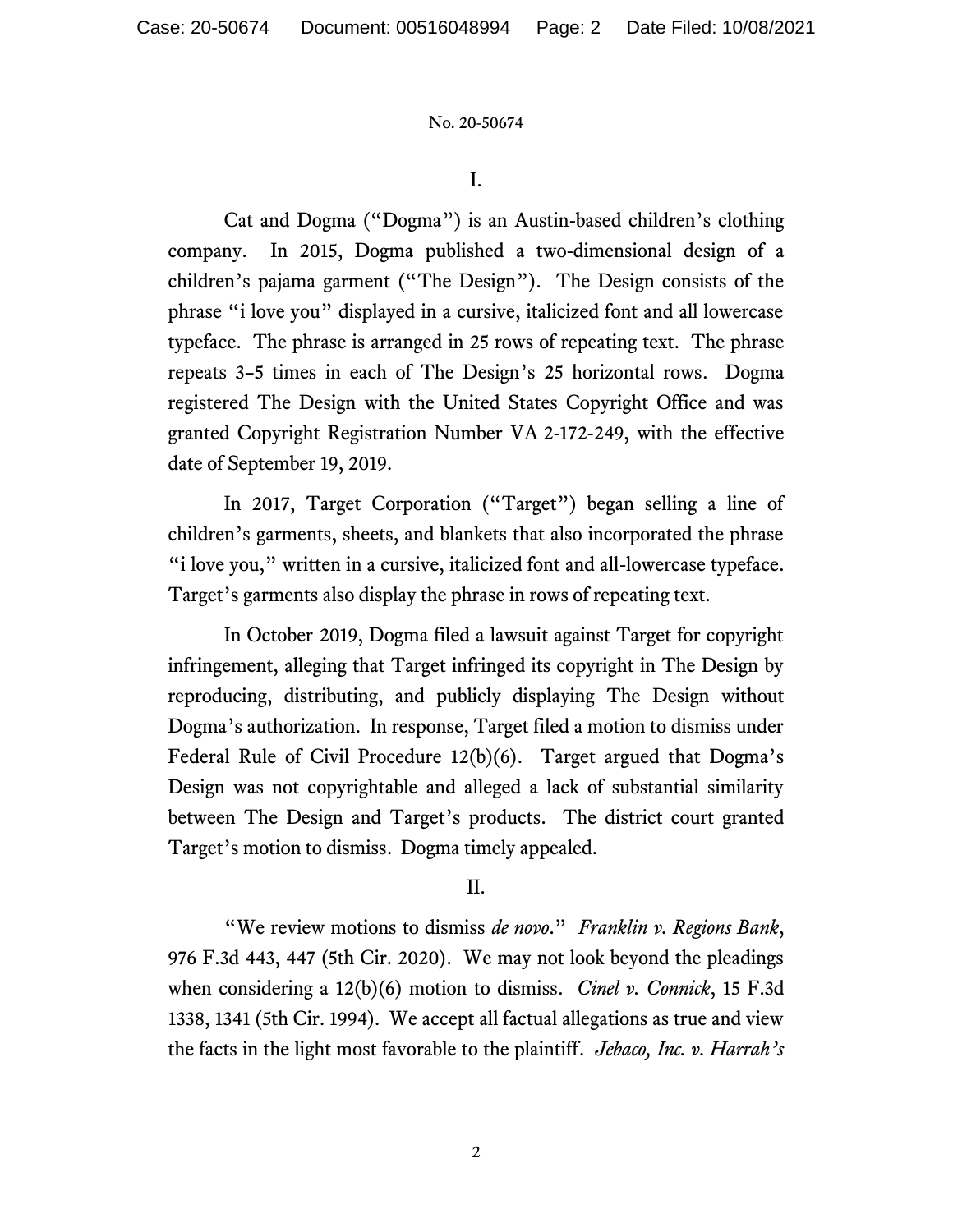*Operating Co., Inc.*, 587 F.3d 314, 318 (5th Cir. 2009) ("Viewing the facts as pled in the light most favorable to the nonmovant, a motion to dismiss . . . should not be granted if a complaint provides 'enough facts to state a claim to relief that is plausible on its face.'") (quoting *Doe v. MySpace, Inc.*, 528 F.3d 413, 418 (5th Cir. 2008)).

"To survive a motion to dismiss, a complaint must contain sufficient factual matter, accepted as true, to 'state a claim to relief that is plausible on its face.'" *Ashcroft v. Iqbal*, 556 U.S. 662, 678 (2009) (quoting *Bell Atl. Corp. v. Twombly*, 550 U.S. 544, 570 (2007)). "A claim has facial plausibility when the plaintiff pleads factual content that allows the court to draw the reasonable inference that the defendant is liable for the misconduct alleged." *Id.* (citing *Twombly*, 550 U.S. at 556). The plaintiff must therefore allege sufficient factual matter for each required element of the cause of action. *Id.*; *Allen v. Walmart Stores, L.L.C.*, 907 F.3d 170, 178 (5th Cir. 2018) (citing *Rios v. City of Del Rio*, 444 F.3d 417, 421 (5th Cir. 2006)).

# III.

"To prove copyright infringement, a plaintiff must establish (1) ownership of a valid copyright; (2) factual copying; and (3) substantial similarity." *Nola Spice Designs, L.L.C. v. Haydel Enters., Inc.*, 783 F.3d 527, 549 (5th Cir. 2015) (quoting *Armour v. Knowles*, 512 F.3d 147, 152 (5th Cir. 2007) (per curiam)).

### A.

The first element of a copyright infringement claim is ownership of a valid copyright. "Copyright ownership is shown by proof of originality and copyrightability in the work as a whole and by compliance with applicable statutory formalities." *Eng'g Dynamics, Inc. v. Structural Software, Inc.*, 26 F.3d 1335, 1340 (5th Cir. 1994) (citing *Plains Cotton Coop. Ass'n v. Goodpasture Comput. Serv., Inc.*, 807 F.2d 1256, 1260 (5th Cir. 1987)). This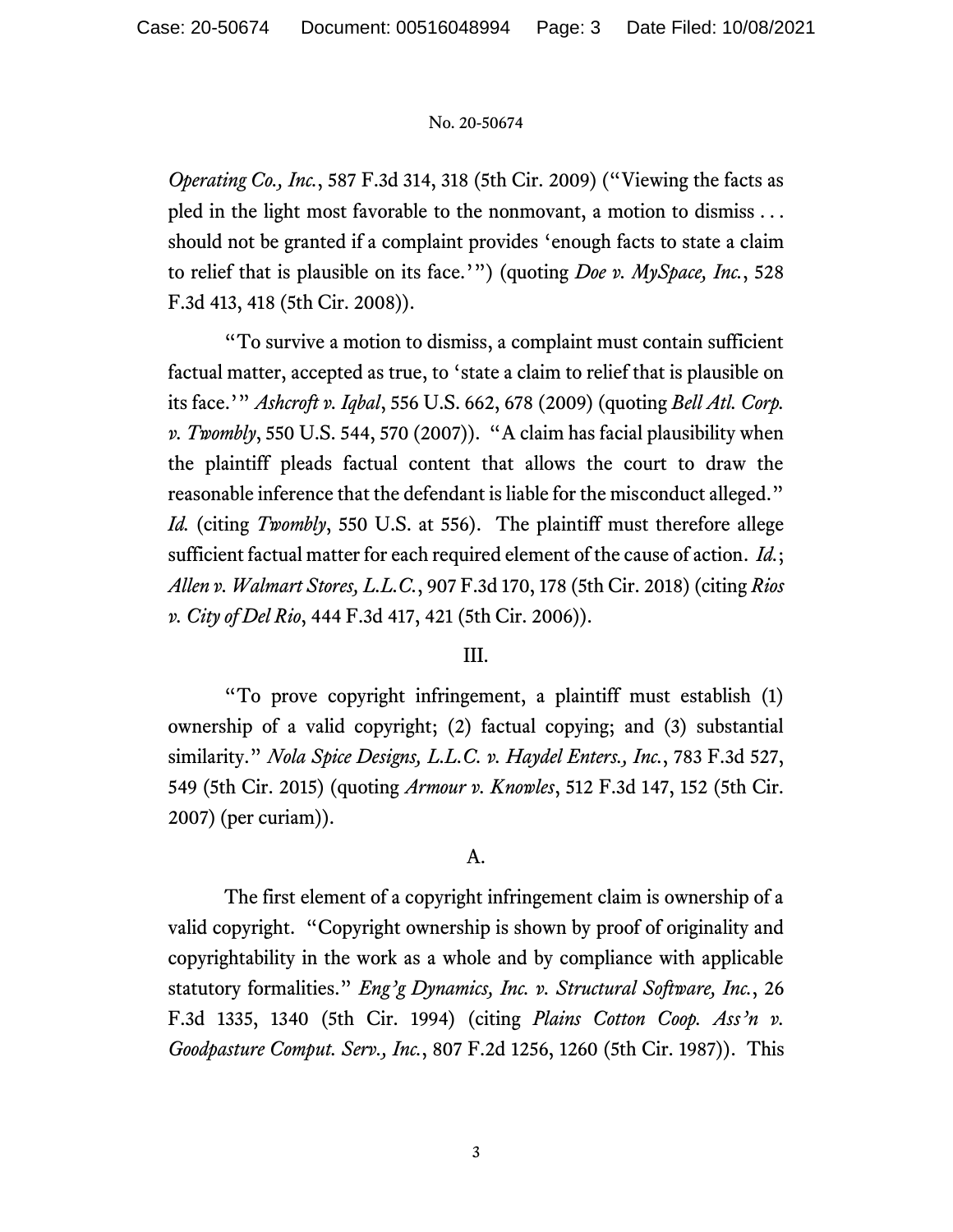includes copyright registration. *See* 17 U.S.C. § 410(c). "A certificate of registration, if timely obtained, is prima facie evidence both that a copyright is valid and that the registrant owns the copyright." *Gen. Universal Sys., Inc. v. Lee*, 379 F.3d 131, 141 (5th Cir. 2004) (per curiam). The defendant may rebut this presumption by offering evidence to dispute the plaintiff's prima facie case of infringement. *Lamps Plus, Inc. v. Seattle Lighting Fixture Co.*, 345 F.3d 1140, 1144 (9th Cir. 2003) (citing *Entm't Rsch. Grp., Inc. v. Genesis Creative Grp., Inc.*, 122 F.3d 1211, 1217 (9th Cir. 1997)); *see also Norma Ribbon & Trimming, Inc. v. Little*, 51 F.3d 45, 47 (5th Cir. 1995) (discussing evidence brought by the defendant to dispute the copyright's presumptive originality on a motion for summary judgment).

Here, Dogma alleges its ownership of Copyright Registration VA 2-172-249 for The Design. We must accept all of Dogma's factual allegations as true and view such facts in the light most favorable to Dogma. *Jebaco, Inc.*, 587 F.3d at 318. Accordingly, we hold that Dogma adequately alleges ownership of a valid, registered copyright at the pleading stage.

Target attempts to rebut the presumptive validity afforded by Dogma's registration and asks us to affirm the district court's decision that Dogma's design is not copyrightable because it lacks the minimum level of creativity to be sufficiently original. *Cat & Dogma v. Target Corp.*, No. 19- 1002, 2020 U.S. Dist. LEXIS 152762 at \*5–6 (W.D. Tex. July 23, 2020). However, these arguments are premature. Reaching this issue would require us to look beyond the pleadings to make a factual determination and is thus inappropriate on a motion to dismiss. *Cinel*, 15 F.3d at 1341 (stating "[w]e may not look beyond the pleadings" on a 12(b)(6) motion to dismiss). Accordingly, we do not decide whether Target has successfully rebutted the presumption of validity.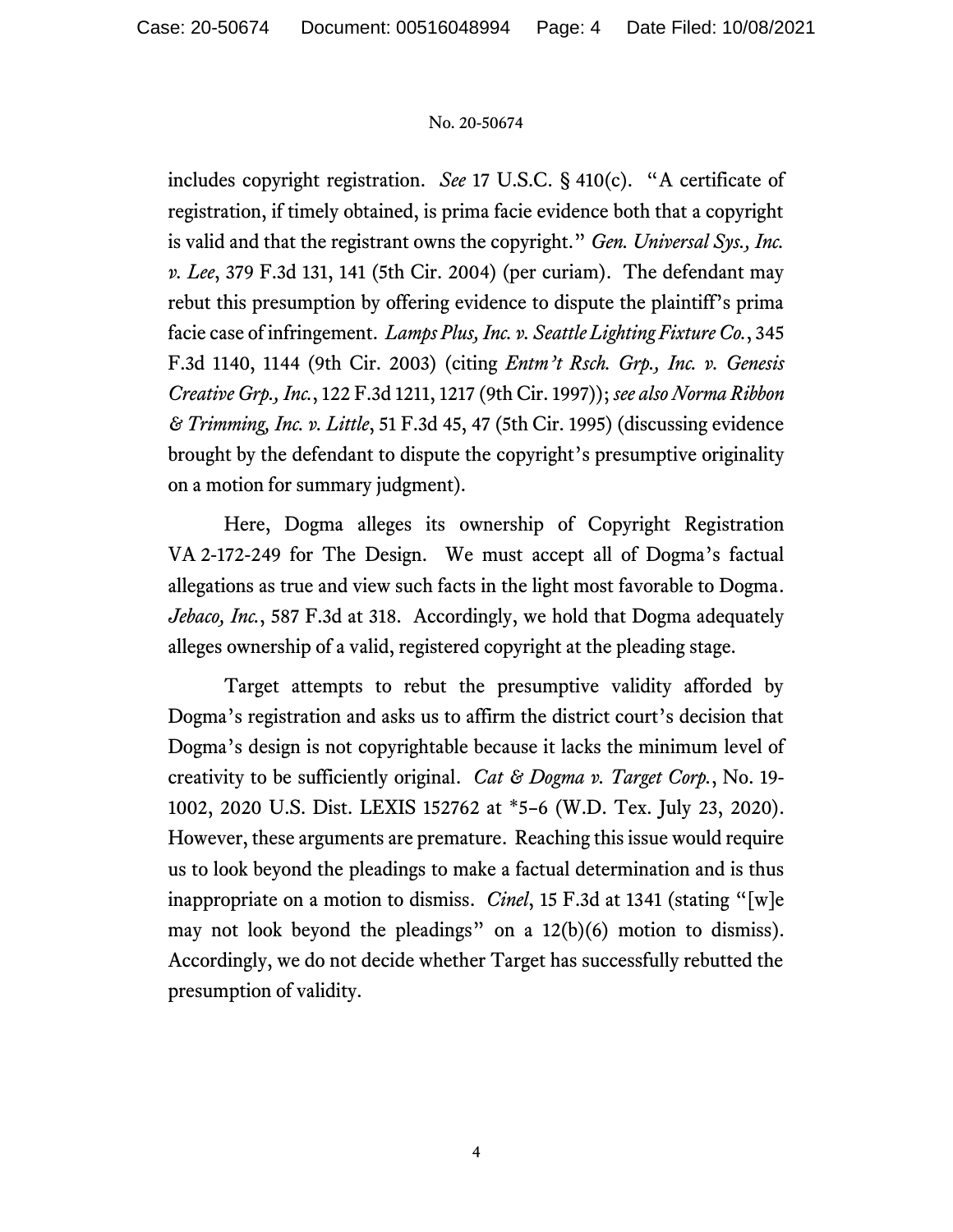### B.

The second element of a copyright infringement claim is factual copying. In its Amended Complaint, Dogma alleges that Target had access to The Design before Target began selling the allegedly infringing pajama garments. Target does not dispute this allegation. We will therefore assume that Dogma adequately alleges factual copying. *See Audler v. CBC Innovis Inc.*, 519 F.3d 239, 255 (5th Cir. 2008) ("A party 'waives an issue if he fails to adequately brief it.'") (quoting *Castro v. McCord*, 256 F. App'x 664, 665 (5th Cir. 2007)).

# C.

The third element of a copyright infringement claim is substantial similarity. To assess substantial similarity, "a side-by-side comparison must be made between the original and the copy to determine whether a layman would view the two works as substantially similar." *Nola Spice*, 783 F.3d at 550 (quoting *Creations Unlimited, Inc. v. McCain*, 112 F.3d 814, 816 (5th Cir. 1997)) (cleaned up). However, where the original work contains unprotectable elements, courts must first "distinguish between protectable and unprotectable elements of the copyrighted work," filtering out any unprotectable elements. *Id.* at 550. The court then determines whether the allegedly infringing work is substantially similar to the protectable aspects of the original work. *Id.* (citing *Peel & Co. v. Rug Mkt.*, 238 F.3d 391, 398 (5th Cir. 2001)). We address in turn: (1) whether Dogma has alleged the existence of a protectable design element, and (2) whether Dogma has alleged substantial similarity between Target's products and the protectable element of The Design.

1.

In the first step of the *Nola Spice* filtration analysis, we consider whether Dogma has alleged the existence of a protectable element in The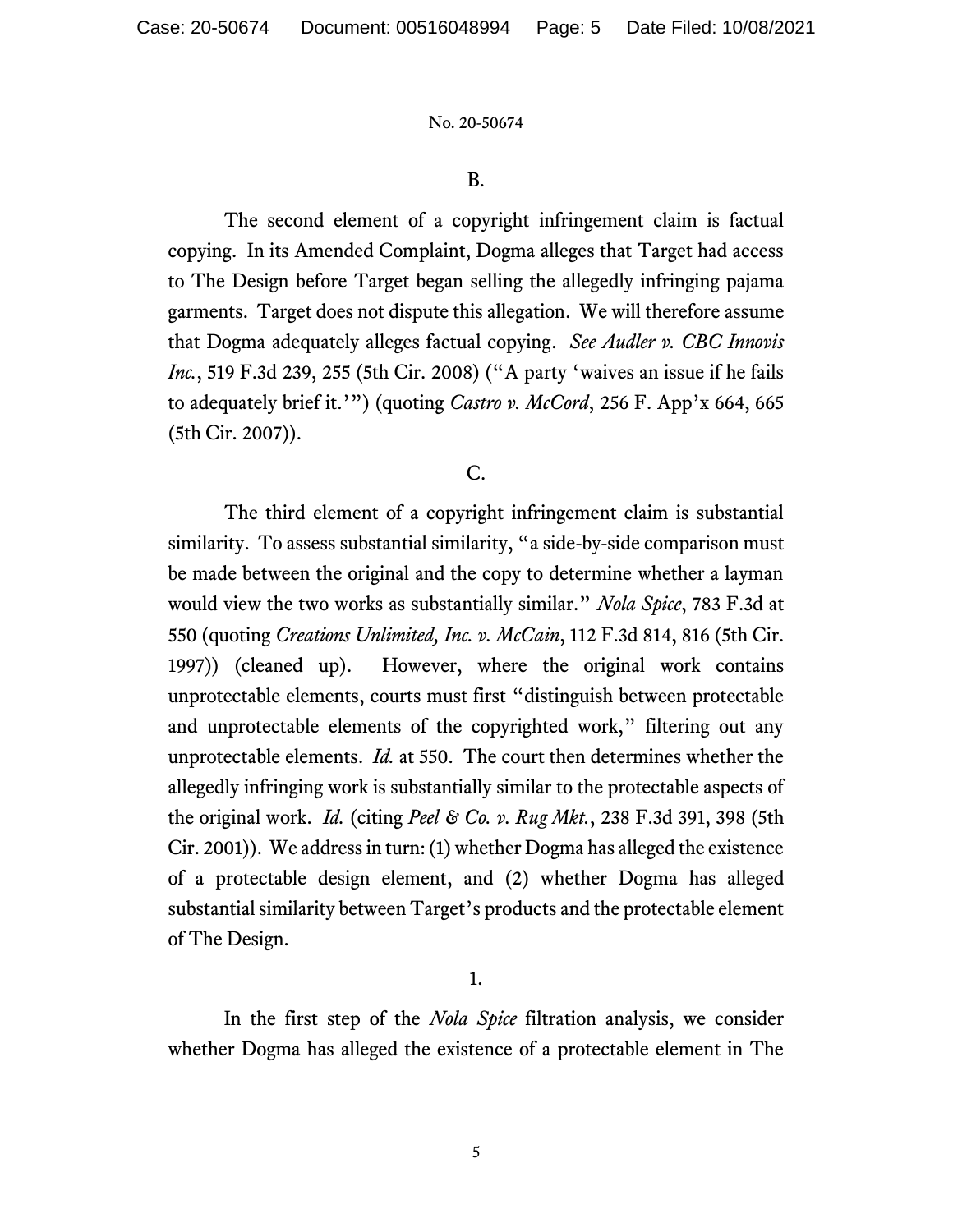Design that can be used as the touchpoint of the substantial similarity analysis. *Nola Spice*, 783 F.3d at 550.

The record shows that in creating The Design, Dogma: (1) selected the phrase "I love you;" (2) selected the cursive, italicized font in which to display the phrase; (3) selected the all lowercase typeface in which to display the phrase; (4) arranged the foregoing selected elements in vertical rows of repeating text; and (5) arranged the rows of repeating text in a layout depicting the shape of a nightgown. Dogma does not allege that any of the individual constituent elements of The Design constitute original, protectable expression. Instead, Dogma alleges that the sole protectable aspect of The Design is the selection and arrangement of those unprotectable constituent elements. Dogma alleges that this arrangement and selection is sufficiently original to warrant copyright protection.

Dogma points to its certificate of copyright registration to support this position. The registration certificate "constitute[s] prima facie evidence of the validity of the copyright and of the facts stated in the certificate." 17 U.S.C. § 410(c). Prior to issuing a certificate of copyright registration, the Register of Copyrights determines whether the work "constitutes copyrightable subject matter and that the other legal and formal requirements of [The Copyright Act] have been met." 17 U.S.C. § 410(a). Therefore, in issuing Dogma's certificate of registration in The Design, the Register of Copyrights necessarily determined that The Design possessed the requisite degree of originality to warrant copyright protection. *See Feist Publ'ns, Inc. v. Rural Tel. Serv. Co., Inc.*, 499 U.S. 340, 345 (1991) ("To qualify for copyright protection, a work must be original to the author.") (citing *Harper & Row, Publishers v. Nation Enters.*, 471 U.S. 539, 547–49 (1985)).

Accepting the foregoing facts as true and construing the presumptive validity of the copyright in favor of Dogma, we hold that Dogma has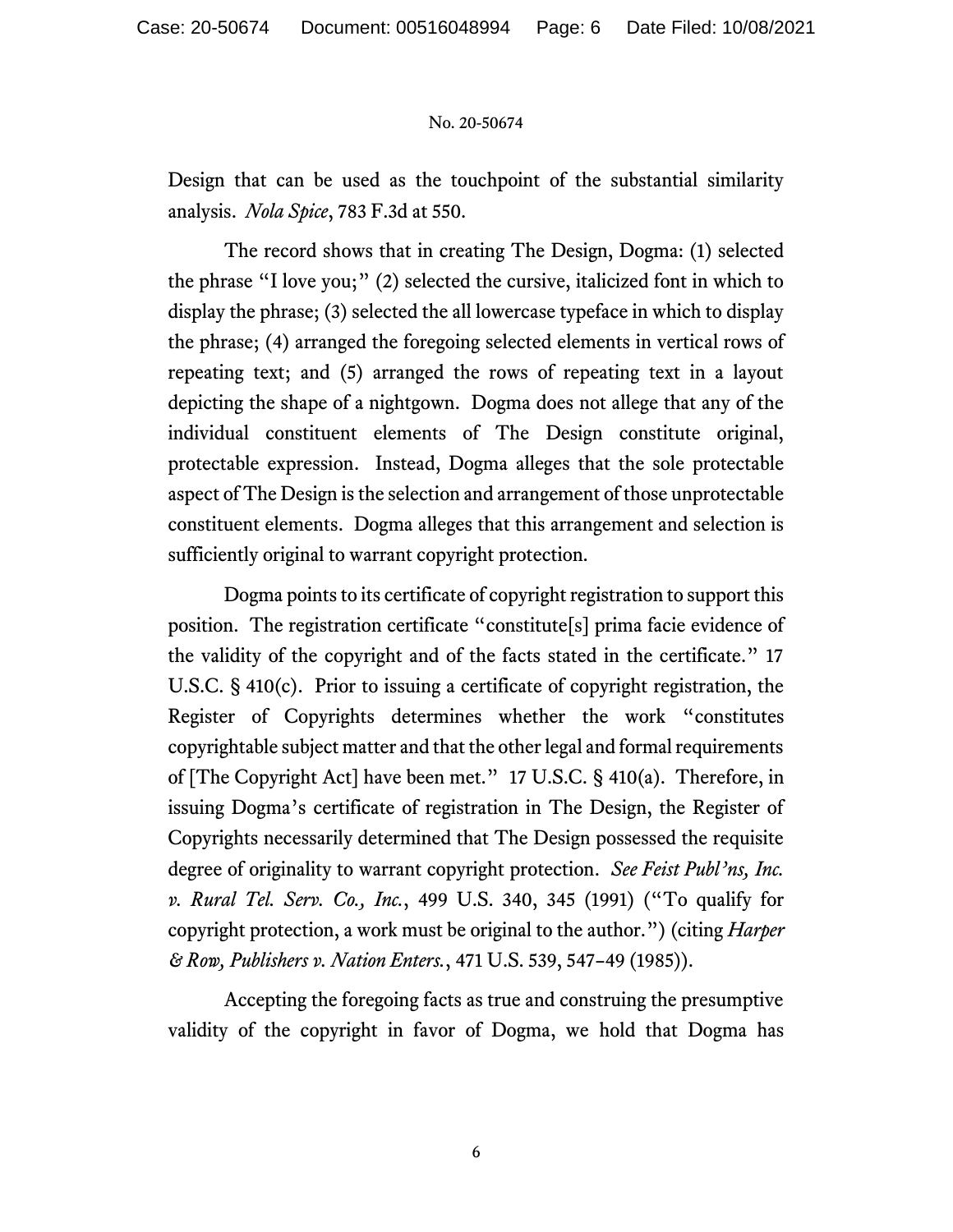sufficiently alleged originality in its selection and arrangement of the unprotectable elements which comprise The Design.

Target raises several arguments challenging the degree of originality underlying Dogma's selection and arrangement of the elements in The Design. However, reaching the merits of those arguments requires us to go beyond the pleadings and is improper on a motion to dismiss under FRCP 12(b)(6). *Cinel*, 15 F.3d at 1341 (stating "[w]e may not look beyond the pleadings" on a 12(b)(6) motion to dismiss).

2.

In the second step of the *Nola Spice* filtration analysis, we consider whether Dogma has alleged substantial similarity between the protectable selection and arrangement of The Design and Target's allegedly infringing products. 1 *Nola Spice*, 783 F.3d at 550.

Dogma's Amended Complaint provides images of The Design and Target's products in a side-by-side comparison. Comparing the designs in the light most favorable to Dogma, the designs appear to be similarly arranged. We therefore determine that a reasonable jury could find the designs to be substantially similar based solely upon the similarity of the selection and arrangement of the underlying elements. For this reason, the question of substantial similarity, or any other appropriate standard, should be left to the factfinder. *See id.* at 550 ("[T]he question of substantial similarity typically should be left to the factfinder . . . .") (quoting *Peel & Co.*, 238 F.3d at 395); *see also* 4 Nimmer on Copyright § 13.03[A][4] (2021) (describing "thin" copyrights).

<sup>&</sup>lt;sup>1</sup> We assume, without deciding, that the standard of substantial similarity applies here. *Cf.* 4 NIMMER ON COPYRIGHT § 13.03[A][4] (2021) (describing "thin" copyrights).